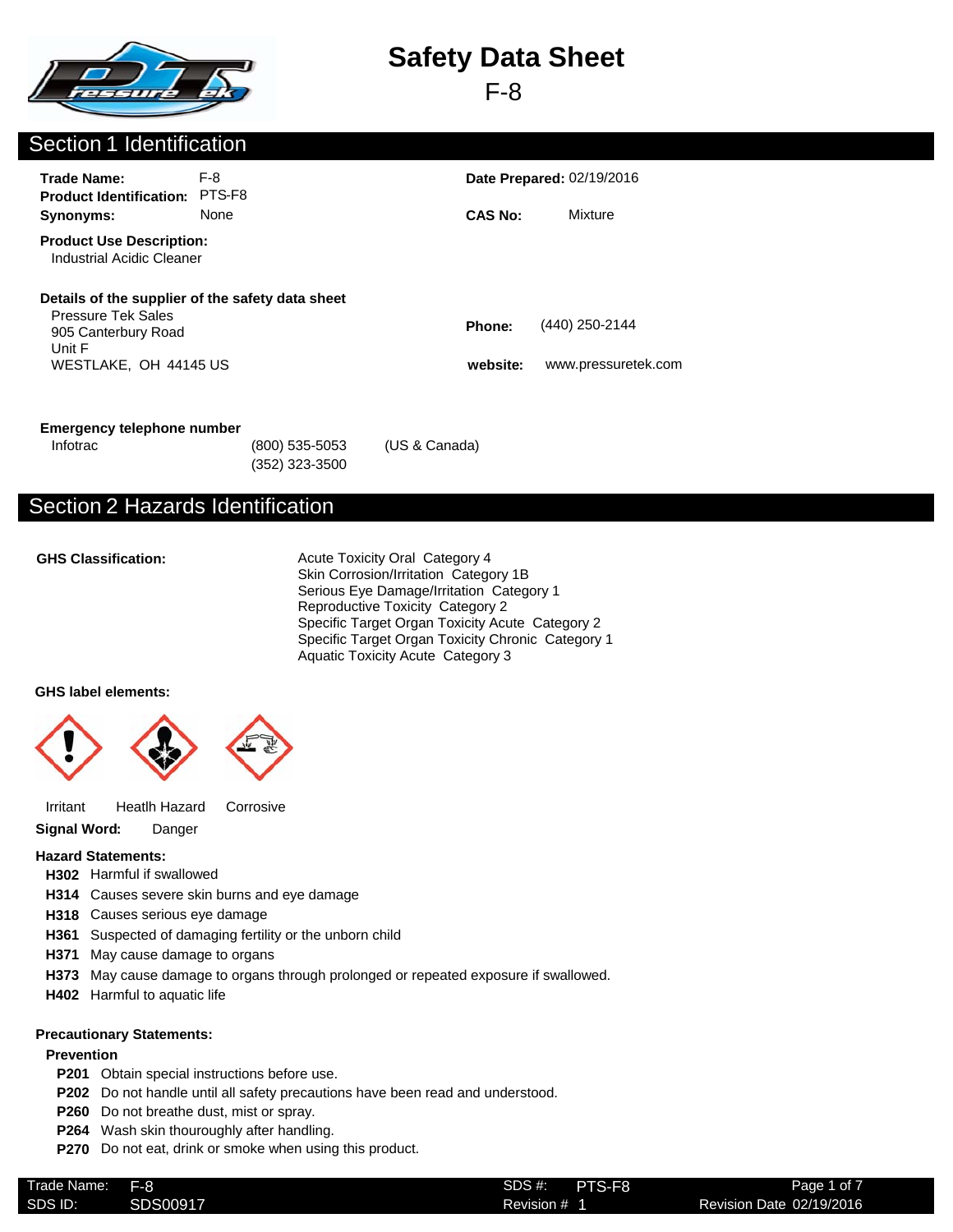

**P273** Avoid release to the environment.

**P280** Wear protective gloves, protective clothing and eye protection or face protection.

#### **Response**

**P301 + P312** IF SWALLOWED: call a POISON CENTER or physician IF you feel unwell.

**P301 + P330 + P331** IF SWALLOWED: Rinse mouth. Do NOT induce vomiting.

**P303 + P361 + P353** IF ON SKIN (or hair): Remove immediately all contaminated clothing. Rinse SKIN with water.

**P304 + P340** IF INHALED: Remove victim to fresh air and Keep at rest in a position comfortable for breathing.

**P305 + P351 + P338** IF IN EYES: Rinse cautiously with water for several minutes. Remove contact lenses, if present and easy to do. Continue rinsing.

**P308 + P313** IF exposed or concerned: Get medical attention.

**P310** Immediately call a POISON CENTER or physician.

**P314** Get medical attention if you feel unwell.

**P330** Rinse mouth.

**P363** Wash contaminated clothing before reuse.

#### **Storage**

**P405** Store locked up.

#### **Disposal**

**P501** Dispose of contents/container to an approved waste disposal plant.

#### **Hazards Not Otherwise Classified (HNOC):**

None.

#### **Additional Information:**

None.

### Section 3 Composition

| <b>Chemical Name</b> | Common name and synonyms | CAS#      | %          |
|----------------------|--------------------------|-----------|------------|
| Oxalic Acid          |                          | 6153-56-6 | $95 - 100$ |

## Section 4 First Aid

#### **General:**

Move out of dangerous area. Perform first aid measures as indicated. Seek medical attention and show this safety data sheet to attending physician.

#### **Inhalation:**

Move to freah air and keep at rest in a position comfortable for breathing. If breathing difficulty occurs or persists seek medical attention. If not breathing give artificial respiration and seek immediate medical attention.

#### **Skin contact:**

Immediately flush exposed skin with water for at least 15 minutes while removing contaminated clothing and/or shoes.

Thoroughly wash with soap and water. Seek medical attention if irritation develops or persists.

### **Eye contact:**

Immediately flush eyes with water for at least 15 minutes, lifting the upper and lower eyelids intermittently. Check for and remove any contact lenses if easy to do. Seek immediate medical attention.

#### **Ingestion:**

Rinse mouth with water. Do not induce vomiting. Seek immediate medical attention.

**Most important symptoms and effects both acute and delayed:**

No information available.

**Indication of any immediate medical attention and special treatment needed:** No information available.

## Section 5 Fire Fighting Measures

Trade Name: SDS #: SDS ID: SDS00917 SDS00917 Revision # 1 Revision 2/19/2016

Revision # 1 F-8 SDS #: PTS-F8

Page 2 of 7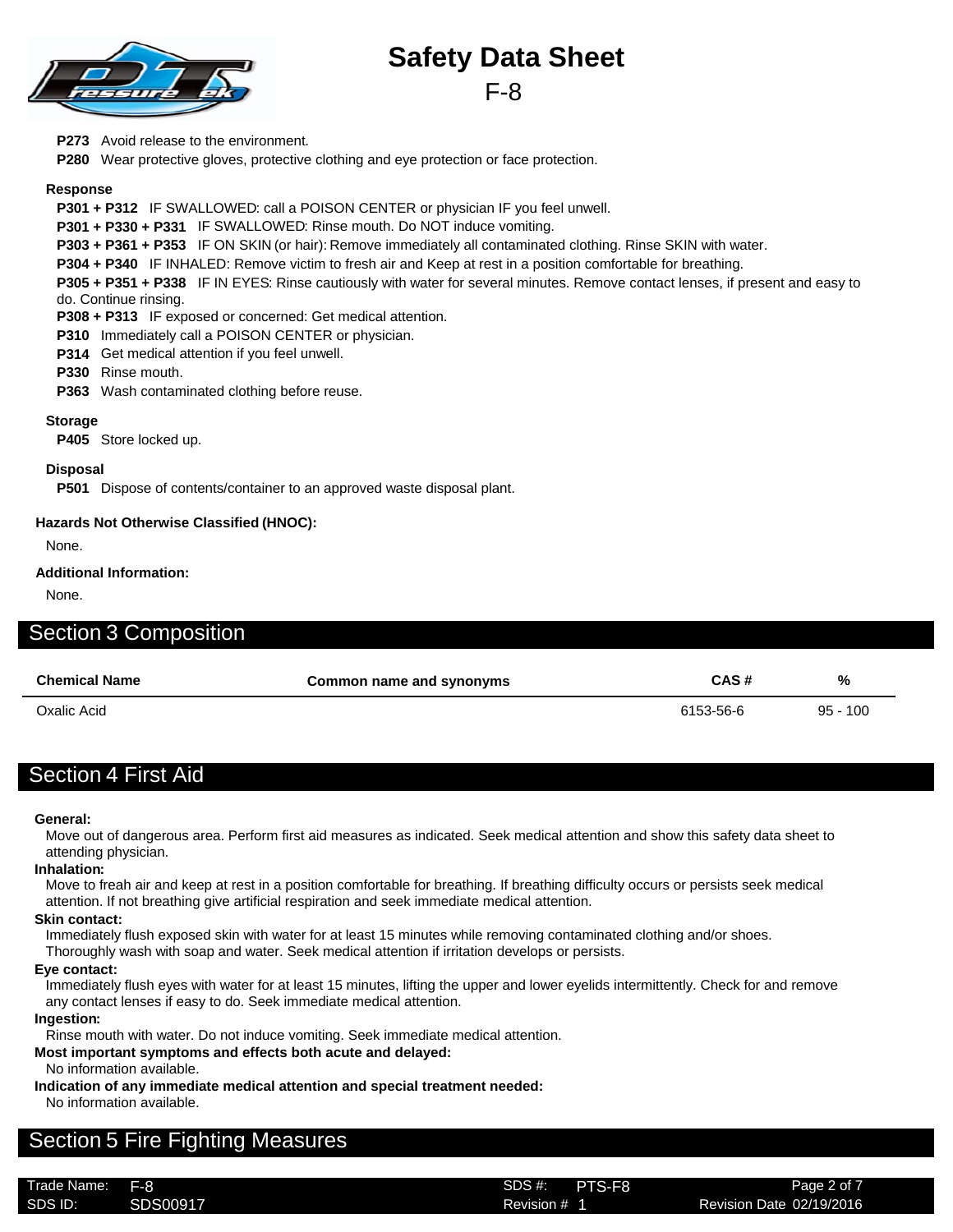

F-8

#### **Suitable Extinguishing Media:**

Use alcohol foam, carbon dioxide, dry chemical or water spray. Use water spray to cool fire exposed containers.

**Unsuitable Extinguishing Media:**

No information available.

#### **Specific hazards developing from the chemical:**

In fire conditions after water loss, combustion may produce carbon monoxide, carbon dioxide and other unidentified combustion products.

**Precautions for firefighters:**

- No information available.
- **Firefighting Instructions:**

No information available.

#### **Protection During Firefighting:**

Wear full protective gear and full face pressure demand self-contained breathing apparatus.

#### **Other information:**

No additional information available.

### Section 6 Accidental Release Measures

#### **Personal precautions, protective equipment and emergency procedures:**

Avoid direct contact with skin, eyes and clothing. Avoid inhalation of mist, vapor or dust. Wear appropriate personal protective equipment as outlined in Section 8 of this SDS.

#### **Environmental precautions:**

Prevent further leakage or spillage if safe to do so. Contain spilled material and prevent run-off onto ground or into water sources or sewers.

#### **Methods and material for containment and cleaning up:**

Sweep up spilled material and place in suitable container for disposal. Dispose of spilled/collected material in accordance with all federal, state and local regulations.

## Section 7 Handling and Storage

#### **Precautions for safe handling:**

Avoid contact with skin and eyes. Avoid inhalation of mist, vapor and dust. Ensure adequate ventilation. Do not eat, drink or smoke while handling. Wear appropriate personal protective equipment as outlined in Section 8 of this SDS.

#### **Conditions for safe storage, including any incompatibilities:**

Store in original container. Keep container tightly closed. Strore at room temperature (50-90 F) in a dry well-ventilated area.

## Section 8 Exposure Controls/Personal Protection

#### **Exposure limits:**

| Ingredient            | Data Source      | <b>Exposure Form</b> | <b>Exposure Value</b> | <b>Exposure Notes</b> |
|-----------------------|------------------|----------------------|-----------------------|-----------------------|
| oxalic acid dihydrate |                  |                      |                       |                       |
|                       | <b>ACGIH TLV</b> | TWA                  | 1 mg/m3               |                       |
|                       | <b>OSHA PEL</b>  | TWA                  | 1 mg/m3               |                       |

#### **Appropriate Engineering Controls:**

Use local and/or general exhaust ventilation to maintain airborn concentrations below irritating levels or exposure limits. An eyewash and safety shower should be available in the work area.

#### **Individual protection measures:**

#### **Eye/face protection:**

Chemical goggles or face shield should be worn when handling this material.

#### **Skin protection:**

#### **Hand Protection:**

Wear chemical resistant gloves when handling.

#### **Other:**

Wear chemical resistant apron when handling.

#### **Respiratory Protection:**

Wear respiratory protection if dust is produced, while using this material.

#### **General hygiene considerations:**

| Trade Name: | - F-8    | SDS #:<br>PTS-F8 | Page 3 of 7              |
|-------------|----------|------------------|--------------------------|
| SDS ID:     | SDS00917 | Revision #       | Revision Date 02/19/2016 |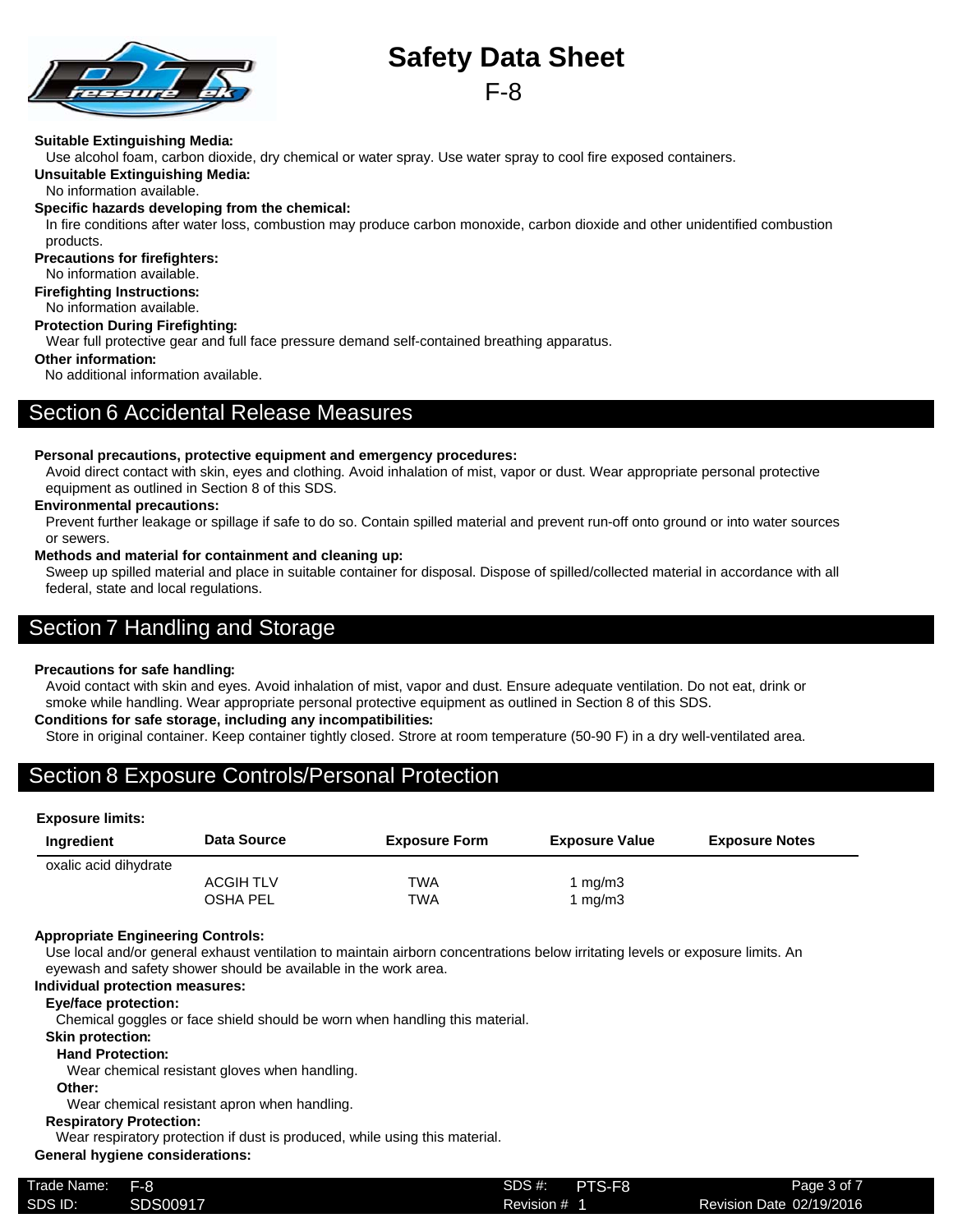

Follow good hygiene and safety practice. Wash hands and exposed skin before breaks and at the end of the work day. Do not eat, drink or smoke while handling this material. Do not wear contaminated or dirty clothing home from the work-site. Launder contaminated or dirty clothing before reuse.

#### **Additional information:**

No additional information available.

## Section 9 Physical and Chemical Properties

**Appearance** White Powder **Odor** Mild **Odor threshold** Not available. **pH** Not available. **Melting/freezing point** Not available. **Initial boiling point** Not available. **Flash point** Not available. **Evaporation rate** Not available. **Flammability (solid, gas)** Not available. **Lower flammability limit** Not available. **Upper flammability limit** Not available. **Lower explosive limit** Not available. **Upper explosive limit** Not available. **Vapor pressure** Not available. **Vapor density** Not available. **Relative density** Not available. **Solubility in water** 15% **PC: n-octanol/water** Not available. Auto-Ignition temperature Not available. **Decomposition temperature** Not available. **Viscosity** Not available. **Density** Not available. **Specific gravity** Not available.

## Section 10 Stability and Reactivity

| <b>Reactivity:</b>          | Not reactive under normal use conditions.                                               |
|-----------------------------|-----------------------------------------------------------------------------------------|
| <b>Chemical stability:</b>  | Material is stable under normal handling and storage conditions.                        |
| <b>Hazardous reactions:</b> | Hazardous polymerization will not occur under normal handling and storage.              |
| Conditions to avoid:        | Avoid excessive heating, freezing and chemical contamination.                           |
| Decomposition products:     | No decomposition products are expected under normal storage and handling<br>conditions. |
| Incompatible materials:     | Avoid contact with oxidizers and strong bases.                                          |

## Section 11Toxicological Information

#### **Information on the likely routes of exposure:**

**Inhalation:**

Mist from this material may cause respiratory irritation.

#### **Skin Contact:**

This material may cause skin irritation which can result in serious burns and perminate damage.

#### **Eye Contact:**

This material may cause eye irritation which can result in serious burns and perminate damage.

#### **Ingestion:**

This material may cause gastrointestinal irritation which can result in serious burns and perminate damage.

**Symptoms related to the physical, chemical and toxicological characteristics:**

#### No information available. **Delayed and chronic effects:**

No information available.

| Trade Name: | $F-8$    | PTS-F8<br>SDS #: | Page 4 of 7              |
|-------------|----------|------------------|--------------------------|
| SDS ID:     | SDS00917 | Revision # 1     | Revision Date 02/19/2016 |
|             |          |                  |                          |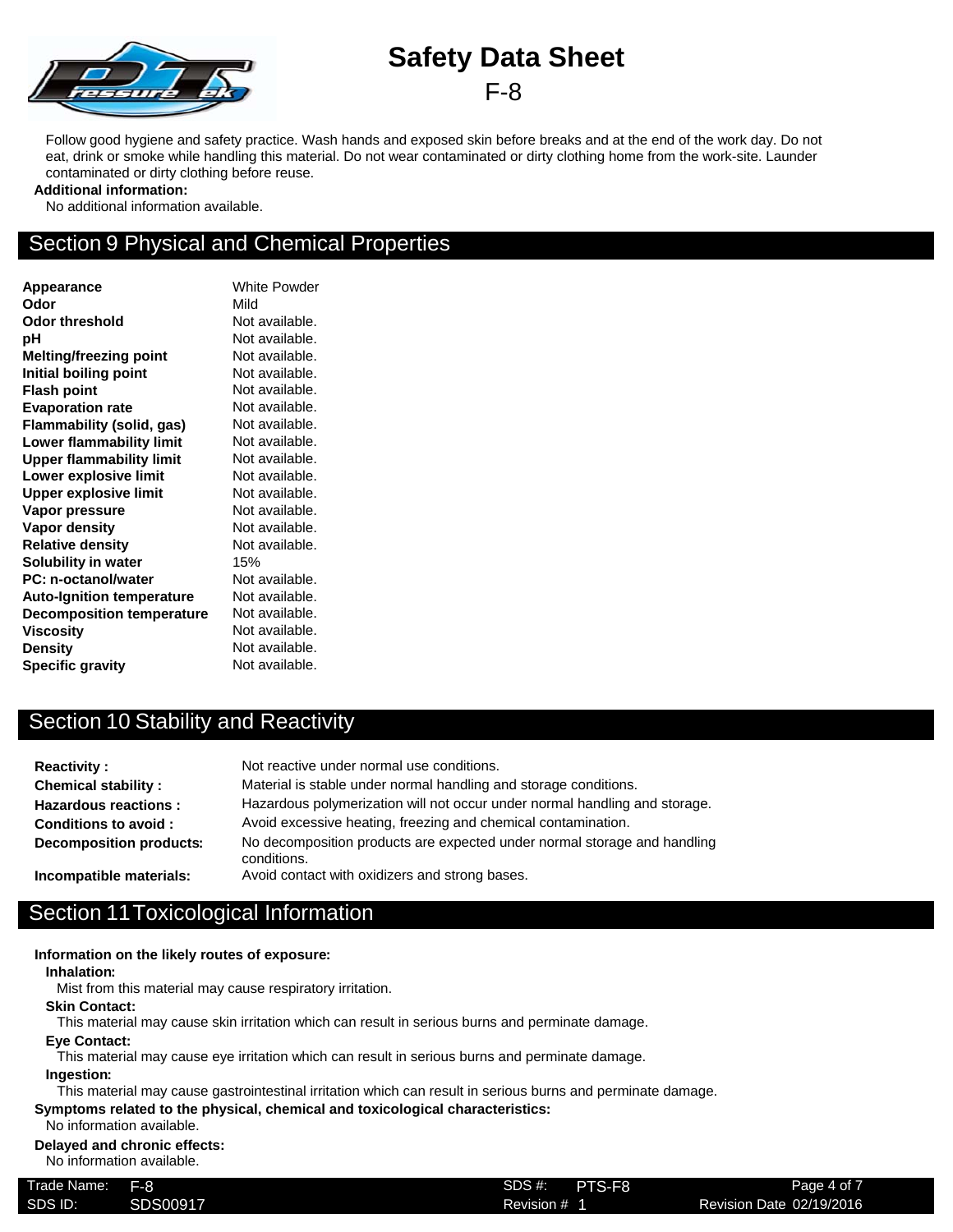

#### **Numerical measures of toxicity:**

| Turnonoan moasaros or toxiony.<br>Components | Exposure                                           | Species                                                                       | Dose                                                                                 | <b>Notes</b> |  |
|----------------------------------------------|----------------------------------------------------|-------------------------------------------------------------------------------|--------------------------------------------------------------------------------------|--------------|--|
| oxalic acid dihydrate:                       |                                                    |                                                                               |                                                                                      |              |  |
| Oral                                         | LD <sub>50</sub>                                   | Rat                                                                           | 375 mg/kg                                                                            |              |  |
| Dermal                                       | LD50                                               | Rabbit                                                                        | 20,000 mg/kg                                                                         |              |  |
| <b>Toxicological effects:</b>                |                                                    |                                                                               |                                                                                      |              |  |
| <b>Acute Toxicity:</b>                       |                                                    |                                                                               |                                                                                      |              |  |
| Mixture:                                     |                                                    |                                                                               |                                                                                      |              |  |
|                                              | No information available.                          |                                                                               |                                                                                      |              |  |
| <b>Skin Corrosion/Irritation:</b>            |                                                    |                                                                               |                                                                                      |              |  |
| Mixture:                                     |                                                    |                                                                               |                                                                                      |              |  |
|                                              | No information available.                          |                                                                               |                                                                                      |              |  |
| <b>Serious Eye Damage/Irritation:</b>        |                                                    |                                                                               |                                                                                      |              |  |
| Mixture:                                     |                                                    |                                                                               |                                                                                      |              |  |
|                                              | No information available.                          |                                                                               |                                                                                      |              |  |
| <b>Respiratory sensitization:</b>            |                                                    |                                                                               |                                                                                      |              |  |
| Mixture:                                     |                                                    |                                                                               |                                                                                      |              |  |
|                                              | No information available.                          |                                                                               |                                                                                      |              |  |
| <b>Skin sensitization:</b>                   |                                                    |                                                                               |                                                                                      |              |  |
| Mixture:                                     |                                                    |                                                                               |                                                                                      |              |  |
|                                              | No information available.                          |                                                                               |                                                                                      |              |  |
| Germ cell mutagenicity:                      |                                                    |                                                                               |                                                                                      |              |  |
| Mixture:                                     | No information available.                          |                                                                               |                                                                                      |              |  |
| Cancinogenicity:                             |                                                    |                                                                               |                                                                                      |              |  |
| Mixture:                                     |                                                    |                                                                               |                                                                                      |              |  |
|                                              |                                                    | This product is considered to be a potencial canginogen by:                   |                                                                                      |              |  |
| NTP:<br>No                                   |                                                    |                                                                               |                                                                                      |              |  |
| OSHA: No                                     |                                                    |                                                                               |                                                                                      |              |  |
| IARC:<br>No                                  |                                                    |                                                                               |                                                                                      |              |  |
| <b>Reproductive toxicity:</b>                |                                                    |                                                                               |                                                                                      |              |  |
| Mixture:                                     |                                                    |                                                                               |                                                                                      |              |  |
|                                              |                                                    | This product is not expected to cause reproductive and developmental effects. |                                                                                      |              |  |
| <b>STOT-single exposure:</b>                 |                                                    |                                                                               |                                                                                      |              |  |
| Mixture:                                     |                                                    |                                                                               |                                                                                      |              |  |
|                                              | Material may cause damage to organs (respiratory). |                                                                               |                                                                                      |              |  |
| <b>STOT-repeated exposure:</b>               |                                                    |                                                                               |                                                                                      |              |  |
| Mixture:                                     |                                                    |                                                                               |                                                                                      |              |  |
|                                              |                                                    |                                                                               | Material may cause damage to organs (kidney) through prolonged or repeated exposure. |              |  |
| <b>Aspiration hazard:</b>                    |                                                    |                                                                               |                                                                                      |              |  |
| Mixture:                                     |                                                    |                                                                               |                                                                                      |              |  |
|                                              | This product is not an aspiration hazard.          |                                                                               |                                                                                      |              |  |
| <b>Additional information:</b>               |                                                    |                                                                               |                                                                                      |              |  |
| None.                                        |                                                    |                                                                               |                                                                                      |              |  |
|                                              |                                                    |                                                                               |                                                                                      |              |  |

## Section 12 Ecological Information

#### **Ecotoxicity:**

Material is harmful to aquatic life.

| <b>Numerical measures of ecotoxicity:</b> |                                   |                 |                   |              |
|-------------------------------------------|-----------------------------------|-----------------|-------------------|--------------|
| Components                                | Type                              | <b>Species</b>  | Dose              | <b>Notes</b> |
| oxalic acid dihydrate:                    |                                   |                 |                   |              |
| Fish                                      | <b>LC50</b>                       | <b>Bluegill</b> | 24 mg/l           | 96 hr        |
| Invertebrate                              | EC50                              | Daphnia magna   | $15 \text{ mg/l}$ | 48 hr        |
| Persistence and degradability:            |                                   |                 |                   |              |
| Mixture:                                  |                                   |                 |                   |              |
|                                           | Material is highly biodegradable. |                 |                   |              |
| <b>Bioaccumulative potencial:</b>         |                                   |                 |                   |              |

| Trade Name: | F-8      | SDS #:     | PTS-F8 | Page 5 of 7              |
|-------------|----------|------------|--------|--------------------------|
| SDS ID:     | SDS00917 | Revision # |        | Revision Date 02/19/2016 |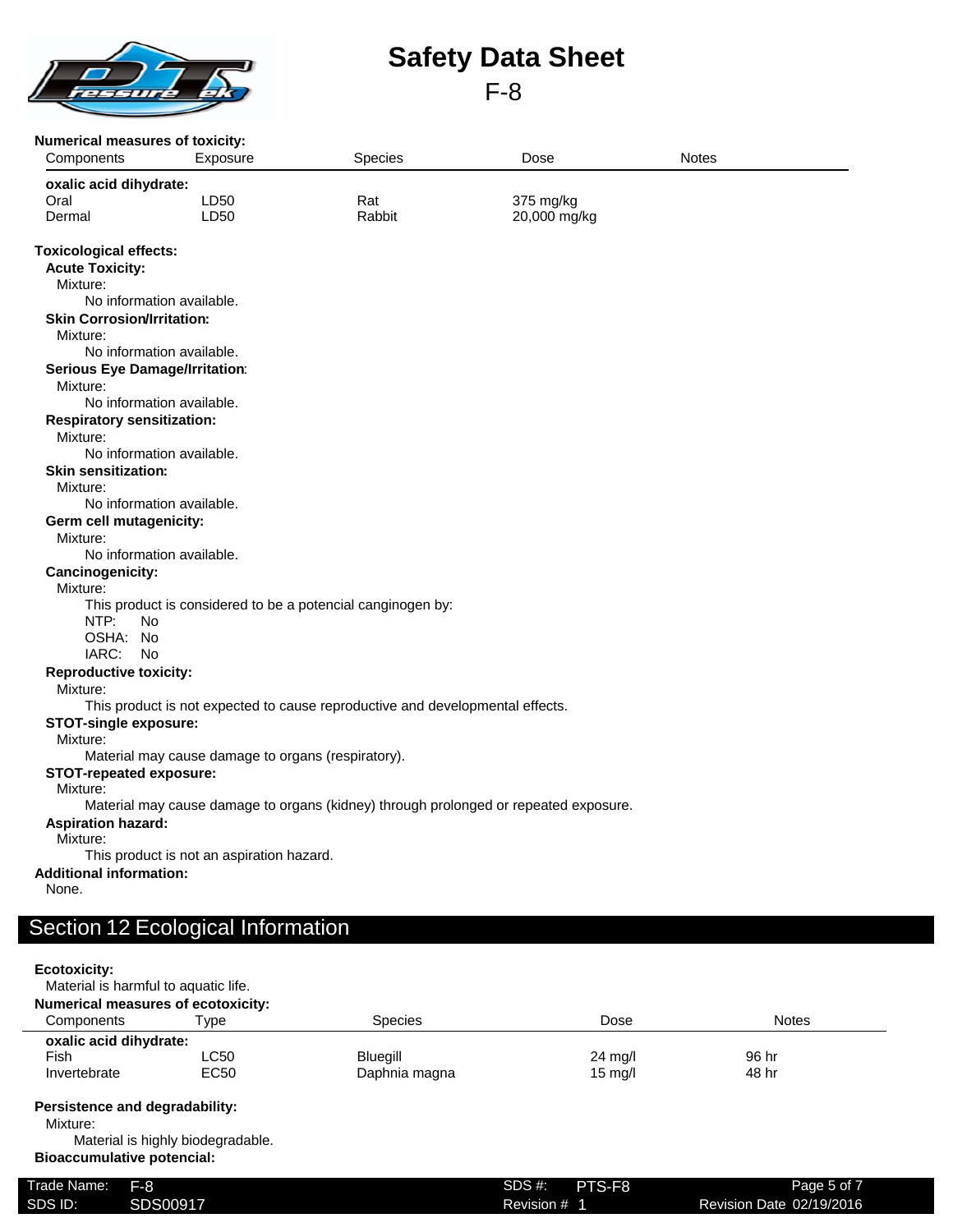

F-8

Mixture: No information available. **Mobility in soil:** Mixture: No information available. **Other adverse effects:** Mixture: No information available. **Additional information:** No information available.

### Section 13 Disposal Considerations

**Disposal instructions:**

Dispose of material in accordance with all federal, state and local regulations.

**Contaminated packaging:**

Triple rinse container and offer for recycling. Dispose of container following all federal, state and local regulations.

**Additional Information:**

No additional information available.

### Section 14 Transport Information

**DOT:**

**Not classified.**

## Section 15 Regulatory Information

#### **Federal regulations: SARA 311/312 Hazard categories:** Immediate (Acute) Health Hazard Delayed (Chronic) Health Hazard None. **SARA 302 Extremely hazardous substance:** Not listed. **SARA 304 Emergency release notification:** Not regulated. **SARA 311/312 Hazardous chemical:** No **SARA 313 Toxic Release Inventory (TRI) report:** Not regulated. **CERCLA Hazardous substance list:** Not Listed. **Federal Insecticide, Fungicide, and Rodenticide Act (FIFRA):** This chemical is not a pesticide product. **Clean Air Act regulated substances:** None. **Clean Water Act regulated substances:** None. **U.S. state regulations: Massachusetts RTK Substances** Oxalic Acid Listed. **New Jersery RTK Substances** Oxalic Acid Listed. **Pennsylvania RTK Substance** Oxalic Acid **Listed. Canadian regulations: Canadian Ingridient Disclosure List substances:**

| Trade Name: | $F-8$    | SDS #:     | PTS-F8 |
|-------------|----------|------------|--------|
| SDS ID:     | SDS00917 | Revision # |        |
|             |          |            |        |